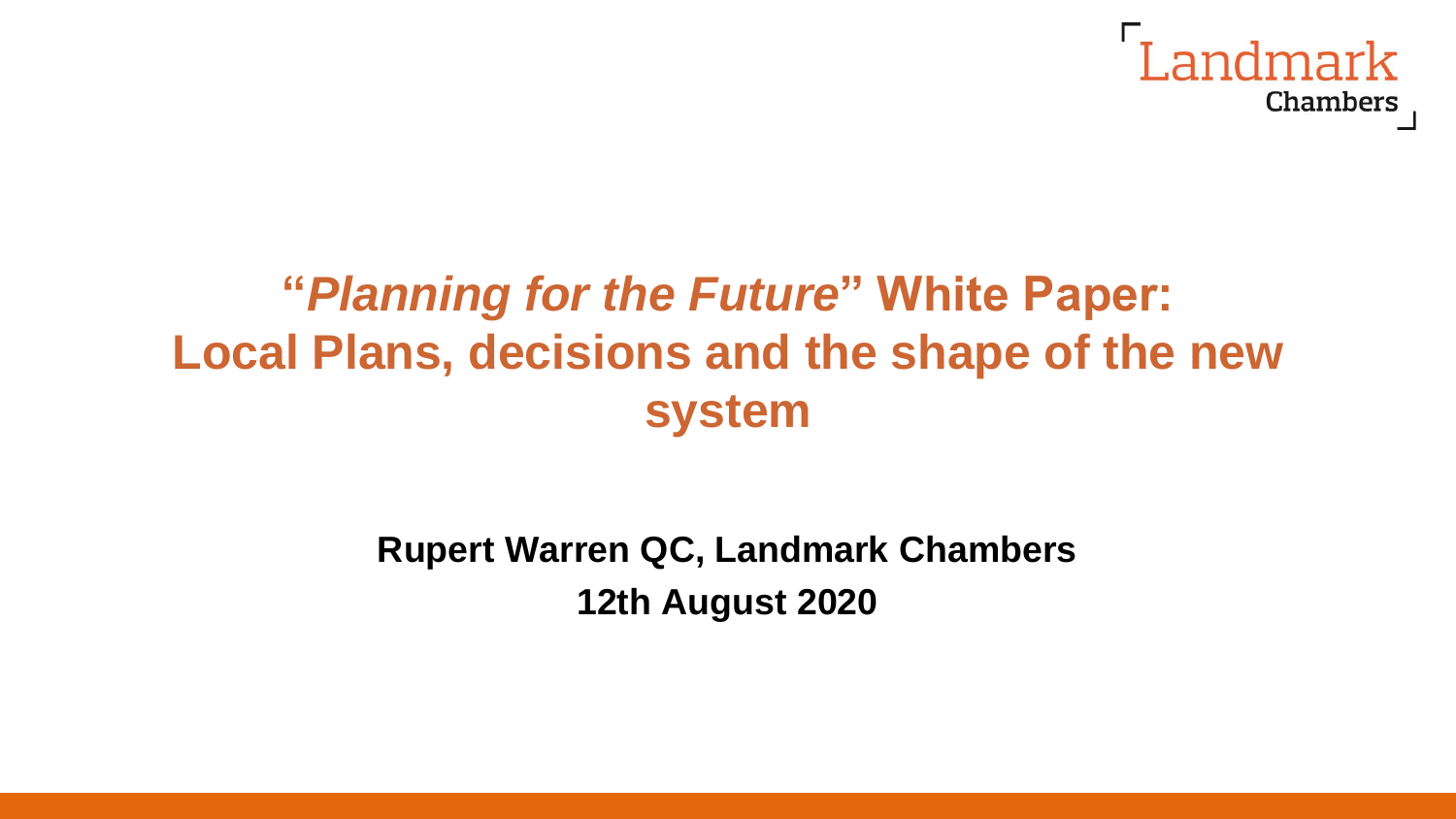### **Local Plans**



- Pillar 1: proposals 1-5, 8-9 and Pillar 2 Proposal 16
- Primary and secondary legislation, NPPF and PPG changes required
- Preliminary stage at the national level housing numbers/distribution/constraints
- Single "sustainability" test for plan scope/definition
- Local Plans tripartite division of all land into Growth, Renewal and Protected
- Local plan process: which category? How much detail? How to deliver the detailed stage RM, LDO, even DCO – how do these articulate?
- Decision-making processes tied into the plan more closely/automatically
- DM general policies removed and kept in NPPF
- But parallel design coding/pattern book/NP design work
- Become a route to Outline PP, but otherwise s.38(6) perhaps amended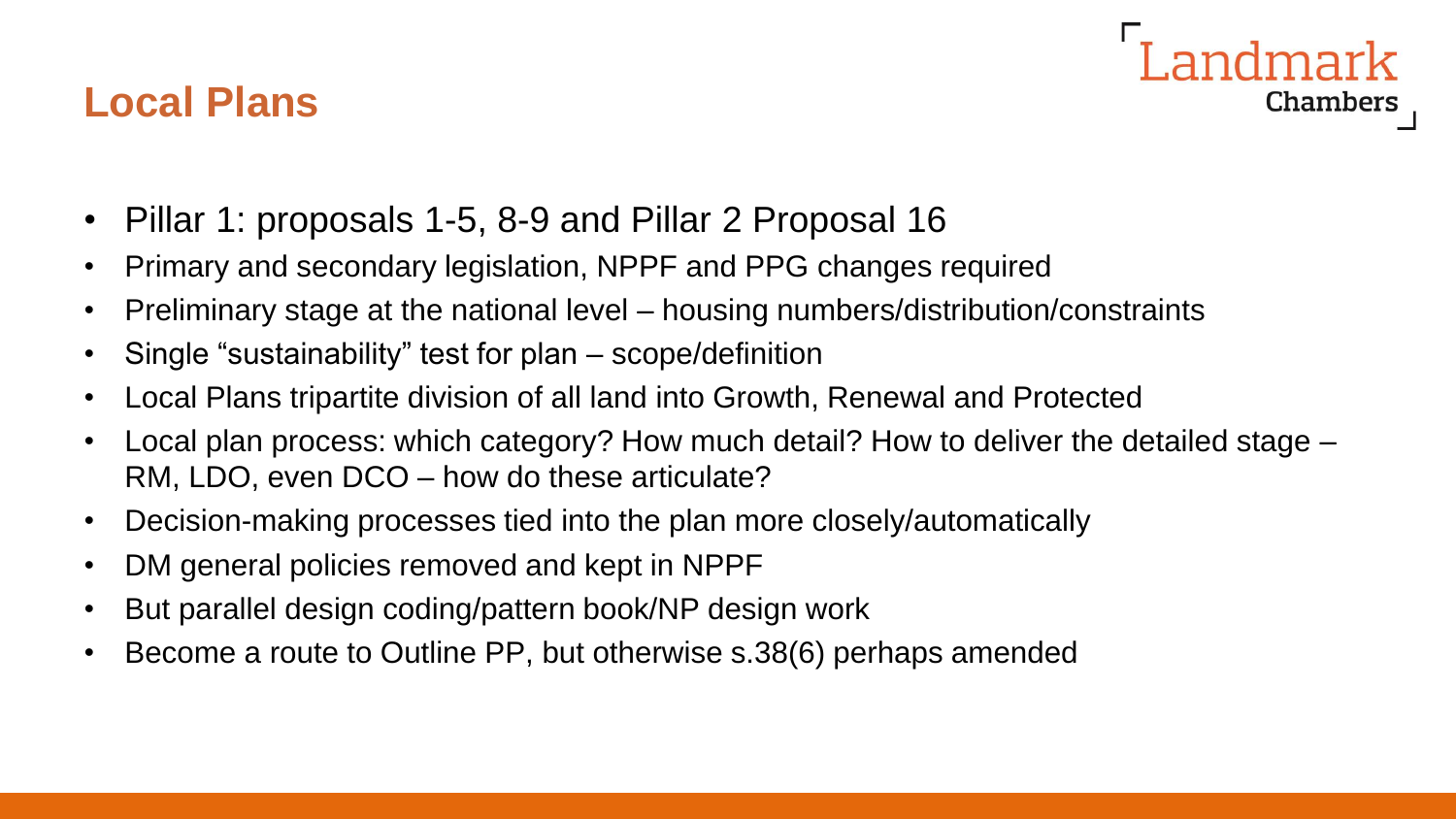### **At the national level first – questions to raise**

• Housing numbers and distribution – Marsham Street. National political agenda/levelling up/Growth deals/HE/lobbying/transparency – law or policy?

ndmark

- Process? Evidence of constraints what test applied and how assessed what engagement/formal decision – JR? In effect a national plan for housing, or will infrastructure/viability/other objectives also be taken into account?
- How will constraints be taken into account eg GB exceptional circs? Without DtC, how will needs of all kinds be ensured to be met?
- If Mayors/Joint Plans etc have more control over distribution, will this lead to de facto subregionalisation eg Bucks/Oxfordshire/OxCam?
- Timescale? Must be the prior exercise and be framed by the new law and policy suite, but over what period and how does it relate to the transition?
- Resourcing MHCLG/Inspectorate/LPAs just to engage at this stage?
- Rolling 5 year periods, or will entire system be re-set at Year 1?
- Centralisation shifts the burden of credibility of the system to the centre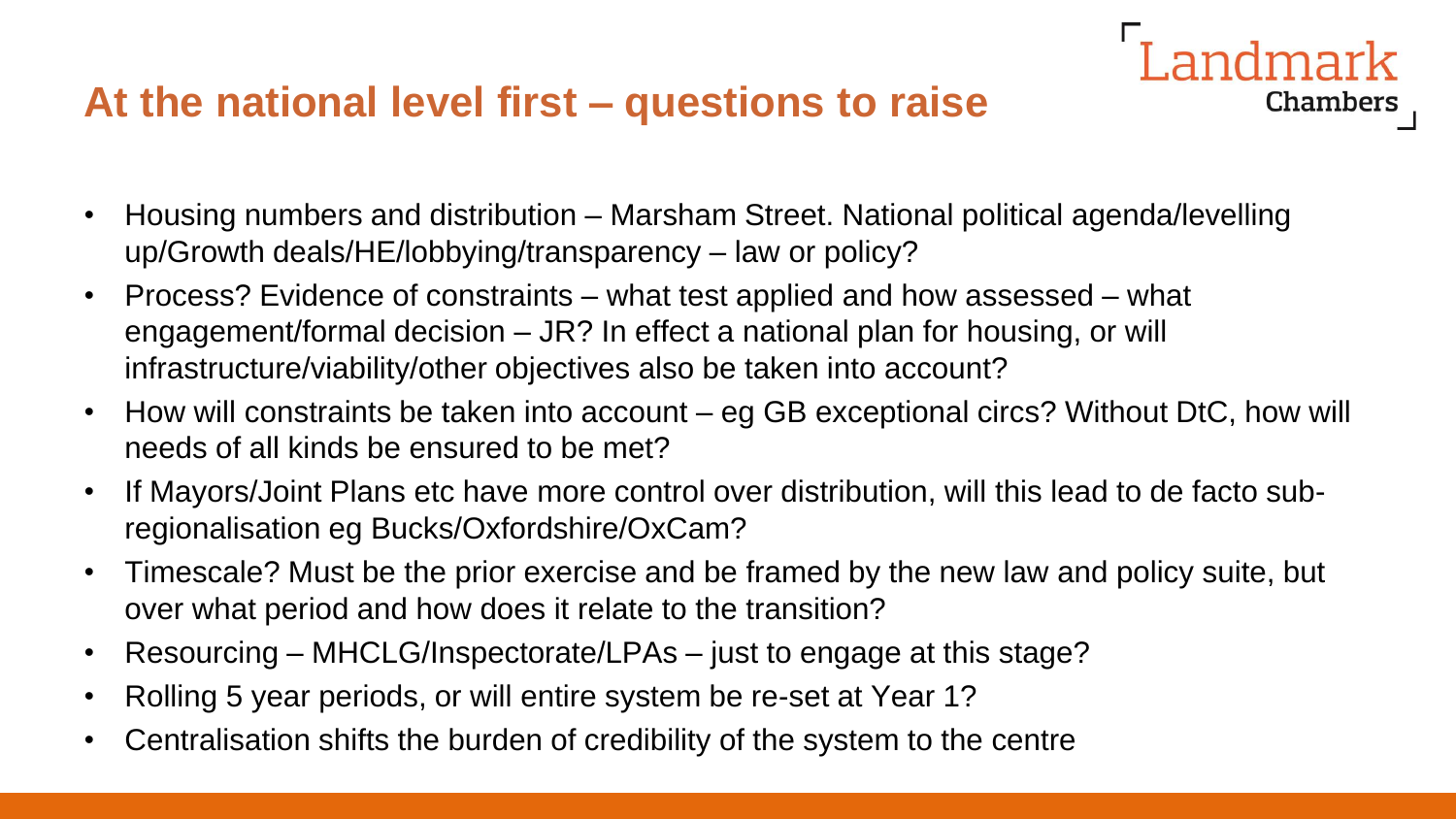## **Three colours: red/amber/green (or red/white/blue)**

• For the LPA but with National Policy to guide, perhaps law? Examined for compliance legally as well as against 'single test'? Spatial plan or mainly about delivery outcomes of the three categories?

dmark

- Growth large Greenfield sites/regen sites substantial in size but envisaged largely as outside existing urban areas – but still a cross-over or debate about protection (settings/environmental issues like flooding)
- Renewal urban multi-faceted areas with overlapping objectives how will crossboundary issues be dealt with (eg in larger urban areas)
- Protected presumably iterative (if not pre-determined by national assessment) eg GB may have to flex/heritage harm may be outweighed by benefits of new development – irreducible level of discretionary evaluation at the plan making stage
- How different will this be except presentationally on surface but need to think through the process of examining the sustainability of the categories given the procedural consequences (eg PIP)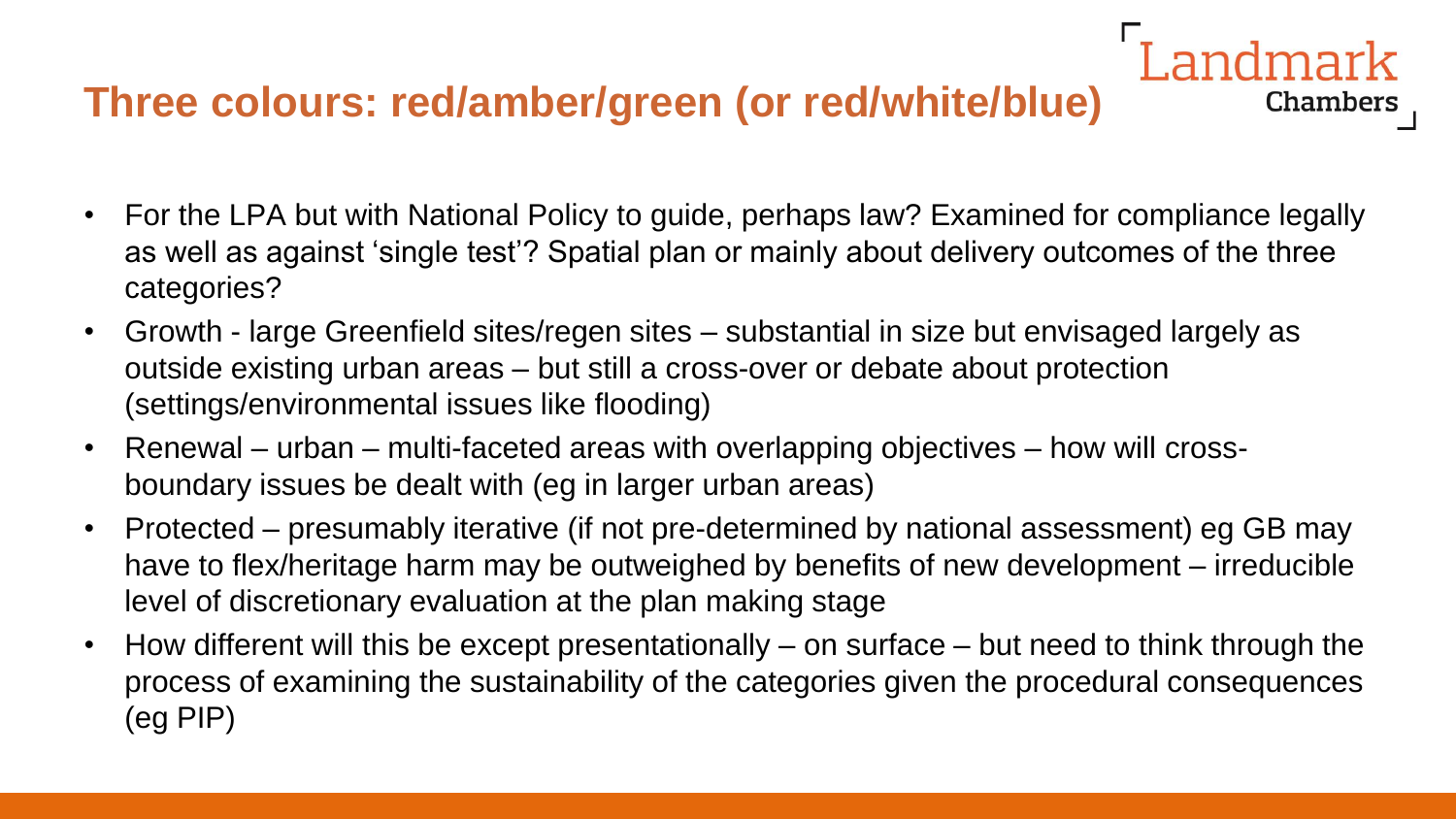### **Effect of a Growth area allocation**

• Outline Permission/PIP – (therefore all of the major outlines all at once in the plan)

- During plan making process the Masterplan/Concept plan/parameters/governance will need to be addressed – rights are being determined by the plan (so art 6 engaged?)
- Space for flexible PIPs good for the market perhaps hybrid allocations
- Space for resistance to development details perhaps but still a hurdle to consent/delivery; a debate about fixity or flexibility (when some things – eg education requirements or infrastructure needs – may not be known?)
- How would LDO/DCO potentially articulate with this?
- Worked examples needed in the consultation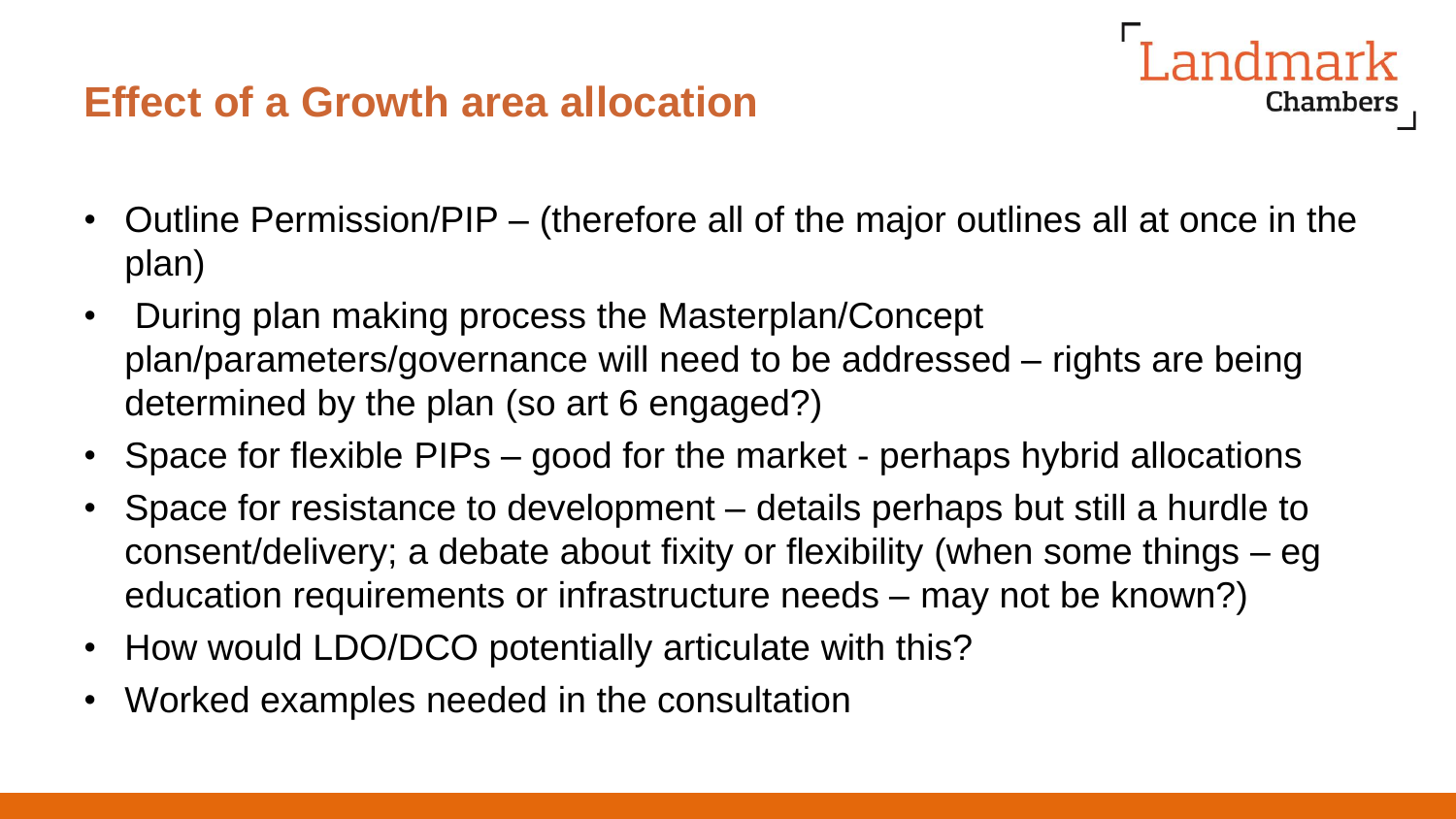#### **The rest of the system?**

• **Comprehensiveness?** This scale of change without reviewing how TWA/2008 Act/Highways Act/LBCA Act all articulate? Re-wiring and new façade rather than the PM's new house? Practicality of such turmoil in 2021?

**Landmark** 

- **Flexibility v fixity**: S.38(6) will be able to make applications in any event: mapped onto an 'allocation PIP/OPP' as a fallback? How will the stat test of plan-led presumption be changed effectively? In the end, will weight still be a matter for the decision maker, or will there be legal rules more closely defining permissible exceptions? If not – are we repeating the current system with top-down housing numbers and shorter plans, but just as much delay/complexity?
- **NPPF?** Para 11, out-of-date and the PFSD (to be kept in some form) because plans are not produced on a Fordist production line and parts of them go out of date very quickly and unexpectedly – separate consultation?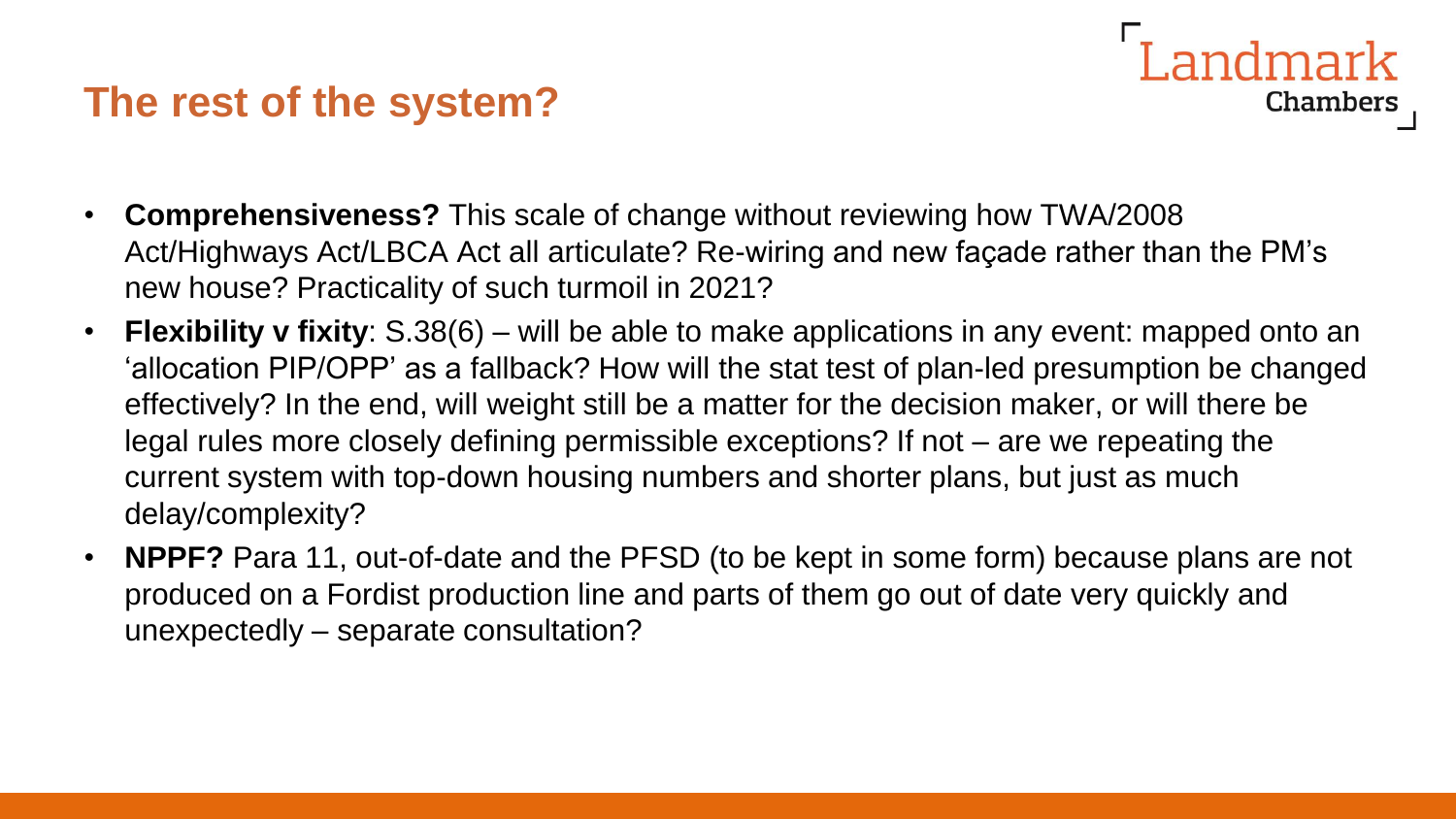#### **Areas to focus on**



- Clarity about the role, process and consequences of the **national level** aspect
- Needs a review of how the new system looks **as a whole –** eg, will Growth area OPPs be capable of being judged "sustainable" without a spatial plan, IDP that can be relied on, and controls/more precise definition of details/design incl Masterplaning and parameters/Governance issues at the local level – where the LPA has control – will be needed? Eg, if HDT still drives para 11 and s.38(6), and market controls delivery, how does new system promote growth?
- **Balance between speed/standardisation and flexibility/discretion at the local plan stage** - given that there will be irreconcilable differences between stakeholder interests, how will the new system adjust the locations where political and social pressure will be felt